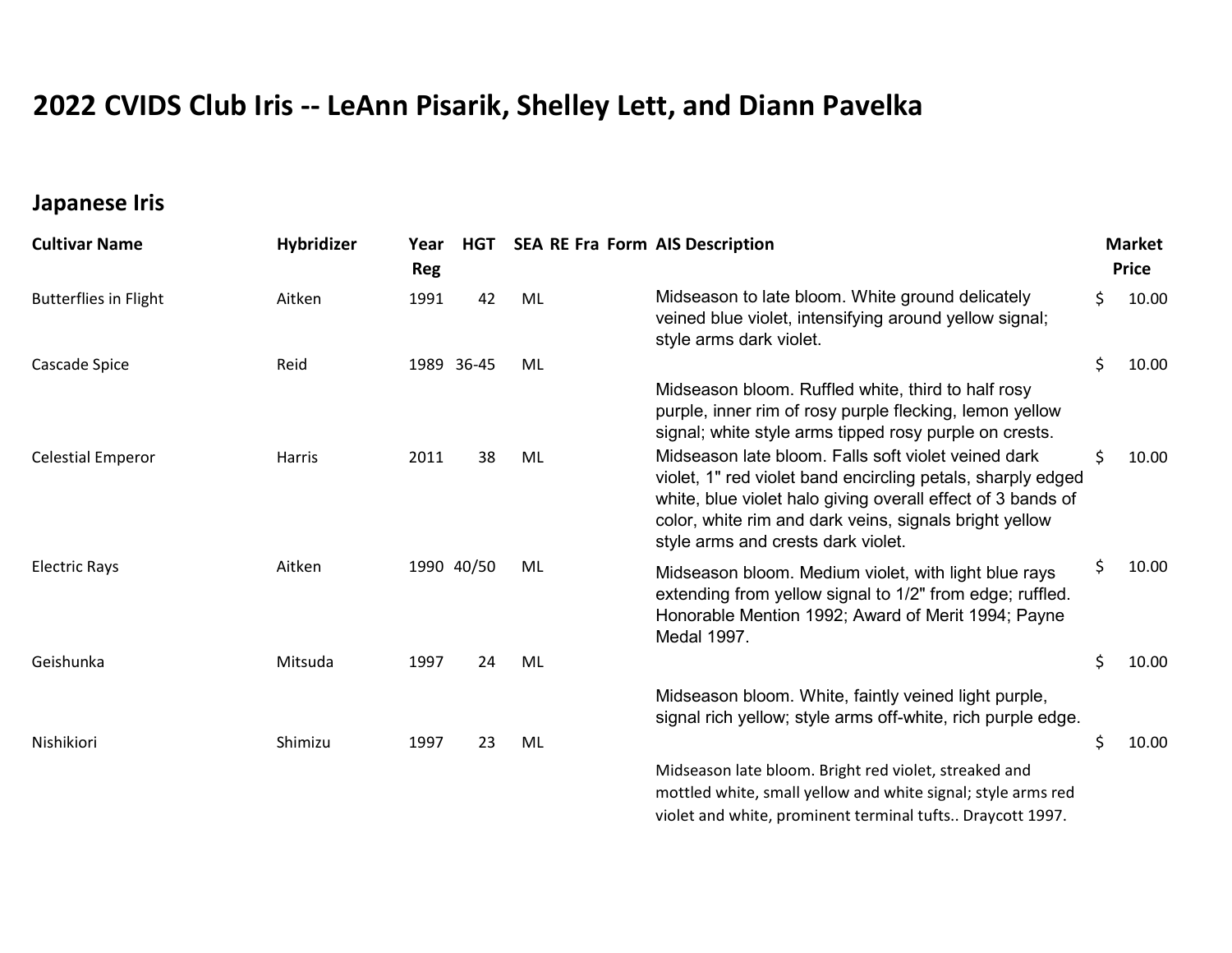| Pink Playmate       | Harris | 2018 |       | 24 | ML |                                                                                                                                                                                                                  | \$  | 10.00 |
|---------------------|--------|------|-------|----|----|------------------------------------------------------------------------------------------------------------------------------------------------------------------------------------------------------------------|-----|-------|
|                     |        |      |       |    |    | Midseason bloom. Bright pink self, gold-yellow signal;<br>full round, very ruffled form. Honorable Mention 2021.                                                                                                 |     |       |
| Rose World          | Reid   | 1989 | 36-48 |    | ML | Midseason late bloom. Lightly ruffled bright red purple<br>with small area around lemon yellow signal spears;<br>white styles tipped rosy orchid. Laurie's Garden 1989.<br>Honorable Mention 1991.               | \$. | 10.00 |
| <b>Summer Storm</b> | Marx   | 1955 |       | 42 | VL | Very late bloom. Deep fluorite-violet self                                                                                                                                                                       | \$  | 10.00 |
| Tuptim              | Rich   | 1974 |       | 36 | ML |                                                                                                                                                                                                                  | \$  | 10.00 |
|                     |        |      |       |    |    | Midseason bloom. Standards white, sharply veined dark blue-<br>violet; falls same, lemon yellow signal; deep violet styles<br>edged white. Honorable Mention 1975, Payne Award 1978.                             |     |       |
| Yamataikoku         | Kamo   | 1993 |       | 42 | M  | Midseason bloom. Standards deep red violet; style arms<br>dark violet, feathered; Falls deep red violet, very large<br>and overlapped, lighter crinkled edge, signal yellow with<br>prominent yellow ridge line. | \$  | 10.00 |
|                     |        |      |       |    |    |                                                                                                                                                                                                                  |     |       |
|                     |        |      |       |    |    |                                                                                                                                                                                                                  |     |       |

## Siberian Iris

| <b>Cultivar Name</b>  | <b>Hybridizer</b> | Reg  |    | Year HGT SEA RE Fra Form AIS Description |                                                                                                                                                                                                                                                                      | <b>Market</b><br><b>Price</b> |       |
|-----------------------|-------------------|------|----|------------------------------------------|----------------------------------------------------------------------------------------------------------------------------------------------------------------------------------------------------------------------------------------------------------------------|-------------------------------|-------|
| <b>Blueberry Fair</b> | Hollingworth      | 1996 | 32 | M                                        | Midseason bloom. Standards light blue violet; style<br>arms broad, short, multi-shaded blue violet to light blue;<br>falls medium blue violet, veined white signal area;<br>ruffled, flared. Honorable Mention 2000; Award of Merit<br>2002; Morgan Wood Medal 2004. |                               | 10.00 |